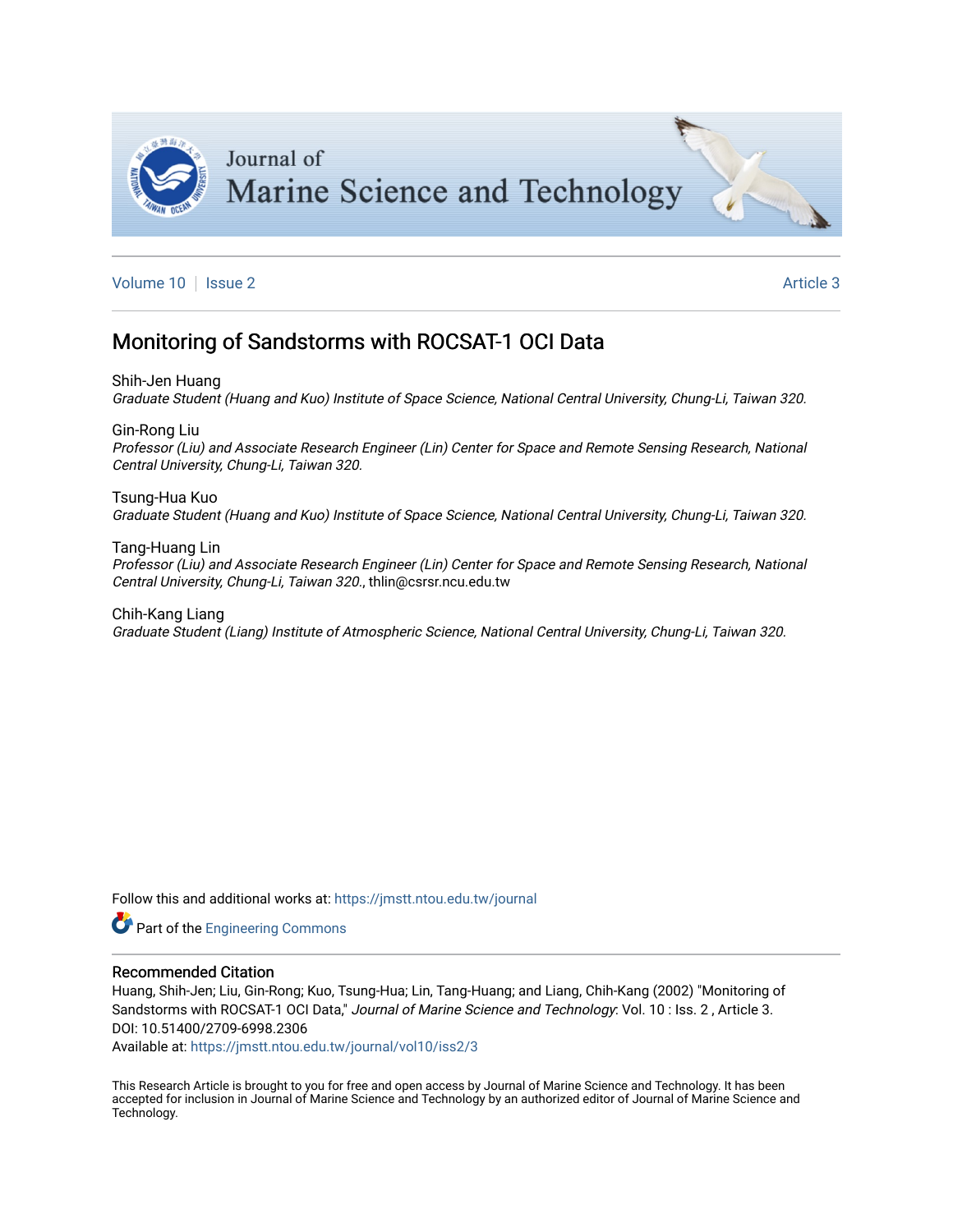## Monitoring of Sandstorms with ROCSAT-1 OCI Data

### Acknowledgements

This research was supported by the National Science Council of Taiwan under grants NSC-88-NSPOA-OCI-019-01-02 and NSC-89-NSPO-A-OCI-019-01- 02. The authors also want to thank the Science Data Distribution Center of the Ocean Color Imager (OCISDDC) for their assistance in providing the OCI data used. In addition, we would like to extend out special thanks to Mr. Charlie Liang for his careful proofreading in improving the English writing.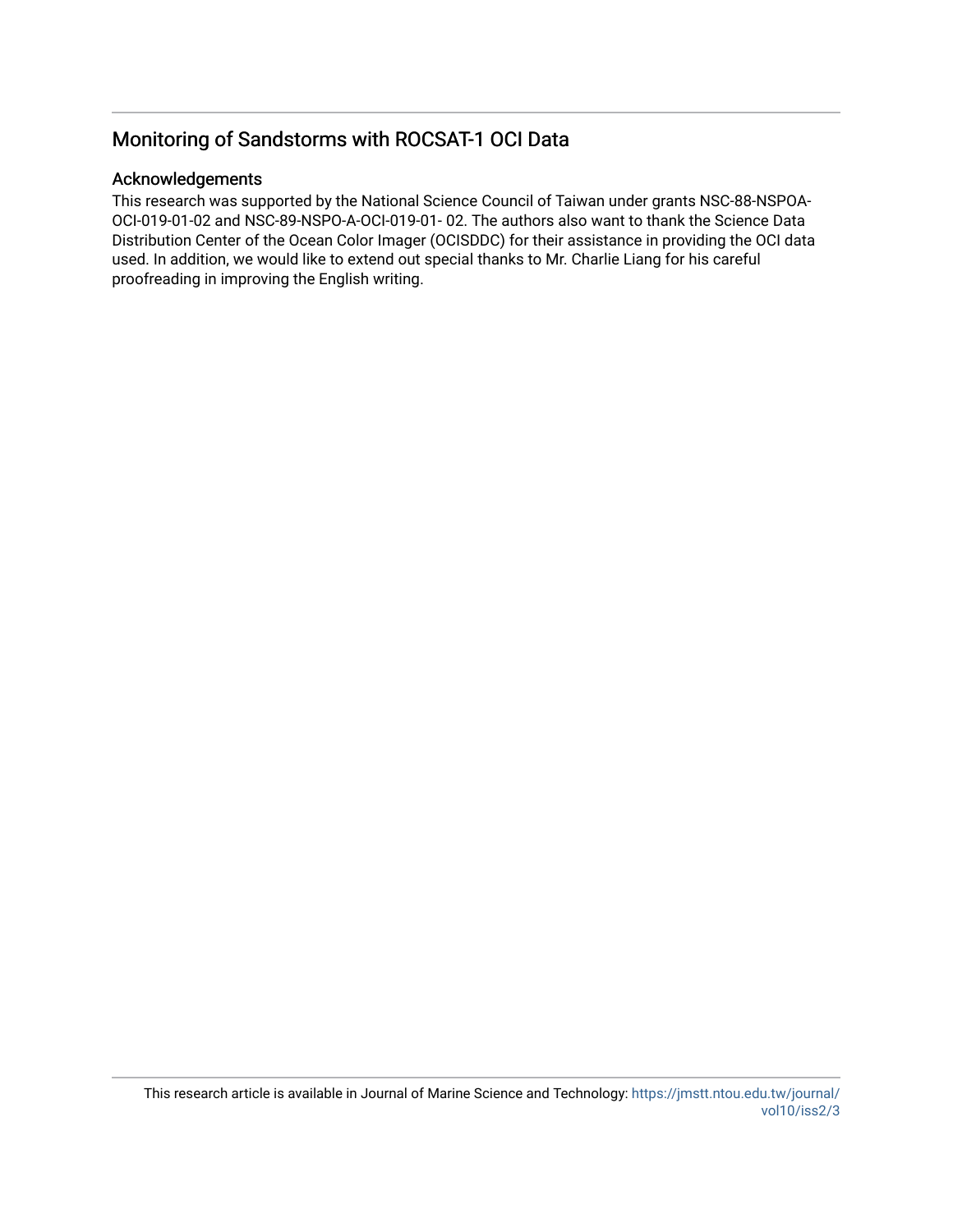# MONITORING OF SANDSTORMS WITH ROCSAT-1 OCI DATA

## Shih-Jen Huang\*, Gin-Rong Liu\*\*, Tsung-Hua Kuo\*, Tang-Huang Lin\*\*, and Chih-Kang Liang\*\*\*

Key words: ocean color imager, sandstorm, aerosol optical depth.

#### **ABSTRACT**

The Ocean Color Imager (OCI) onboard the ROCSAT-1 Satellite was employed to demonstrate its capability in monitoring sandstorm events around Mongolia and northwestern China where they have been occurring in great frequency over these past few years. The OCI measures the radiance from the visible to near infrared regions in six spectral channels. The radiance can be used to calculate the aerosol optical depth (AOD) of the atmosphere through an atmospheric correction algorithm. The variation in the AOD during January and February of 2001 is investigated in this study. A set of OCI images covering the Yellow Sea was selected for analysis. The results showed that the AOD values increased significantly after the sandstorms erupted, where its value was almost four times higher than before.

#### **INTRODUCTION**

Simply put, the suspended particles in the air are called aerosols. They are produced either through natural processes or by human activities. Aerosols not only scatter, but also absorb significantly the incoming solar radiation within the entire spectrum [1]. They are also a provider of cloud condensation nuclei, which results in the formation of clouds and may thus affect the Earth's radiation budget. The amount of aerosol is closely related to the air quality. Due to the fact that these suspended particles affect the radiance transfer, the aerosol optical depth (AOD), a parameter in the radiation transfer equation, can be used to describe the optical properties of the aerosols.

Since the 1960s, satellite-borne sensors in the visible and infrared (IR) regions have been considered an innovative tool in investigating the atmospheric air quality. Durkee *et. al*. [2] derived the AOD and aerosol size distribution for global analysis by using the Advance Very High Resolution Radiometer (AVHRR) data with band ratios of the red and near-infrared channels. Holben *et. al*. [3] selected the dark areas of AVHRR data to retrieve land aerosols. Liu *et. al*. [4] used SPOT data to retrieve the aerosol characteristic parameters and surface reflectance. The measurement of the AOD over the ocean with AVHRR data [5,6] has even become a routinely operation for the National Oceanic and Atmospheric Administration (NOAA). In recent years, the satellite observation data quality has risen to a level where the monitoring of the air quality, ecology, and environment is considered acceptable [7].

In addition to the NOAA and SPOT satellite data, the space borne ocean color sensors (e.g., CZCS, SeaWiFS) are also used in monitoring our environment. Fukushima and Toratani [8] developed a semi-empirical optical model to estimate the aerosol single-scattering albedo and to improve the atmospheric correction algorithm by using the Coastal Zone Color Scanner (CZCS,1978-1986). Wang *et. al*. [9] used the Seaviewing Wide Field-of-view Sensor (SeaWiFS) data to retrieve monthly composite images of the global aerosol optical property with spectral channels from 765nm to 865nm. Since OCI is a SeaWiFS-like sensor, it too has the capability in monitoring the air quality [10].

The OCI sensor is placed onboard the ROCSAT-1 satellite, which was launched into a low-earth orbit in January 1999. It has an altitude of 600km with an inclination angle of 35°, and owns an orbital period of 97 minutes. It beams downlink telemetry signals to the surface receiving station six times a day. The OCI sensor provides six channels at 443nm, 490nm, 512nm, 555nm, 670nm and 865nm where an additional channel centered at 555nm is used to evaluate the condition of radiometric decay with time for the former six channels. The OCI is a push-broom scanner owning a 700-kilome-

*Paper Submitted 08/06/01, Accepted 04/19/02. Author for Correspondence: Shih-Jen Huang.*

*<sup>\*</sup>Graduate Student (Huang and Kuo) Institute of Space Science, National Central University, Chung-Li, Taiwan 320.*

*<sup>\*\*</sup>Professor (Liu) and Associate Research Engineer (Lin) Center for Space and Remote Sensing Research, National Central University, Chung-Li, Taiwan 320. E-mail: thlin@csrsr.ncu.edu.tw*

*<sup>\*\*\*</sup>Graduate Student (Liang) Institute of Atmospheric Science, National Central University, Chung-Li, Taiwan 320.*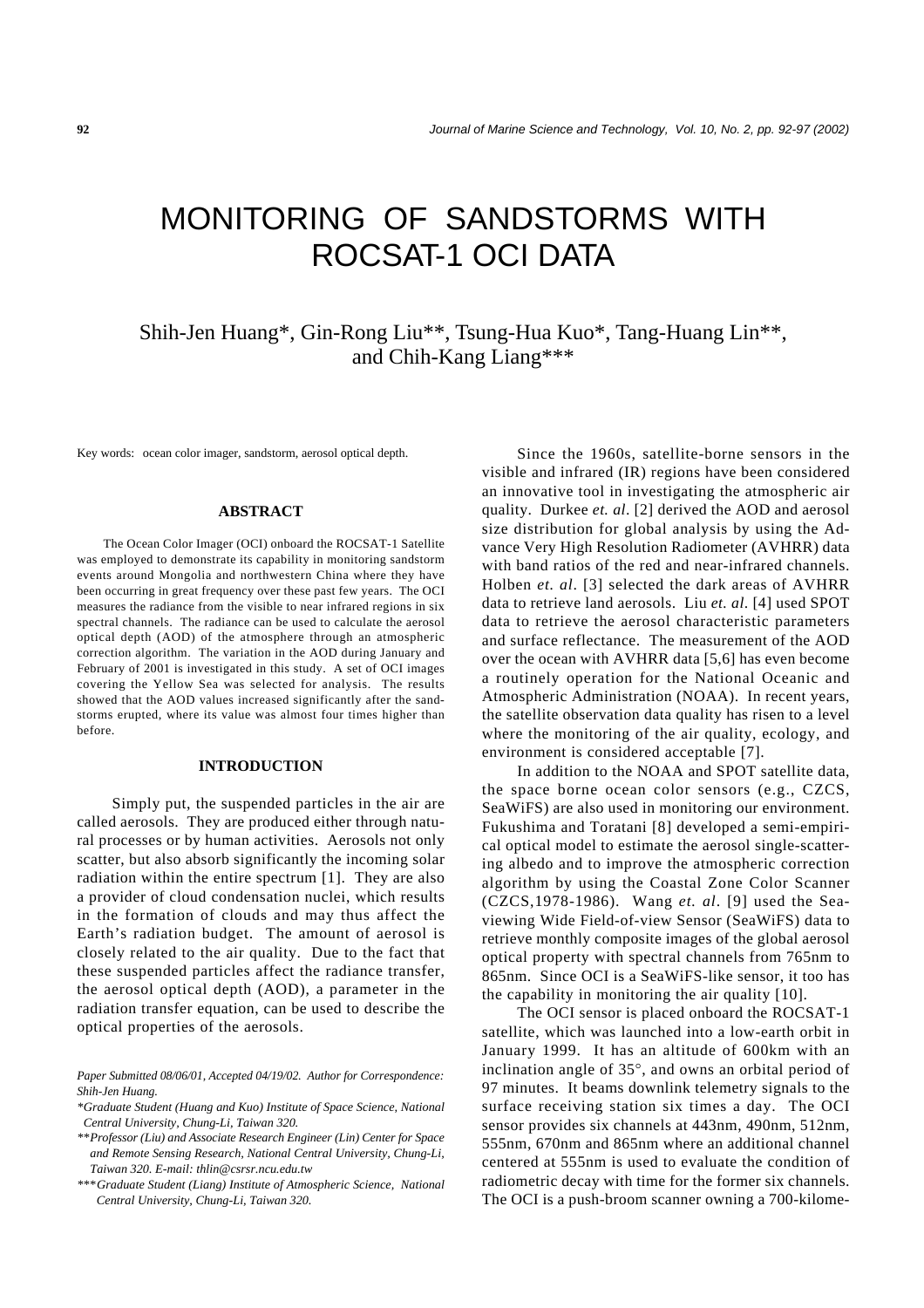ter field-of-view with 896 pixels in each line. The spatial resolution is 400 meters for the 64 pixels located at the center, and 800 meters for the remaining ones (Table 1).

ROCSAT-1 was designed mainly to carry out the scientific experiments related to the oceanic and atmospheric environments, which include three main categories—ocean color imaging, studying the ionospheric plasma and its electrodynamics, and communications in the Ka-band. The primary mission of the OCI sensor is providing observational data for the analyses of the marine and atmospheric environment [11].

Sandstorms occur over Mongolia and the arid regions of northwestern China virtually each year. [12]. From January to February 2001 alone, three major sandstorms were recorded over northwestern China [13]. Past records revealed that these events occurred unusually earlier, and were more frequent and powerful than before. The sandstorms were induced by the strong south-moving Siberian cold air mass, which significantly degenerated the air quality over the western Pacific region including China, Korea, Japan and Taiwan. The phenomenon even affected the air quality over portions of North America [14]. Therefore, it may be inferred that the occurrence of the sandstorms around the arid areas of northwestern China can affect regions in a global scale. Finding ways to monitor and evaluate their influences on the Pacific region, especially through satellite-borne observations, is becoming an increasingly important topic. In this paper, the ROCSAT-1/ OCI images will be used to estimate the AOD and delineate the time variation of the AOD over the Yellow Sea.

**Table 1. The parameters of ROCSAT-1/OCI**

| Parameters                 | Description            |
|----------------------------|------------------------|
| Inclination                | $35^{\circ}$           |
| Altitude(km)               | 600                    |
| Period(min)                | 96.7                   |
|                            | B1 443-453             |
|                            | B <sub>2</sub> 480-500 |
|                            | B <sub>3</sub> 500-520 |
| Spectral bands(nm)         | B <sub>4</sub> 545-565 |
|                            | B5 660-680             |
|                            | B <sub>6</sub> 845-885 |
| Ground resolution( $m2$ )  | $800 \times 800$       |
| Swath width(km)            | 702                    |
| Total pixels per scan line | 896                    |
| Observation method         | Push broom             |
| Acquisition time (local)   | $9:00 - 15:00$         |
| Tilt                       | n <sub>O</sub>         |
| Launch date                | Jan. 1999              |

#### **DATA AND METHODOLOGY**

The occurrence of a sandstorm can be observed by estimating the atmosphere's AOD. Hence, calculations of the AOD were conducted by monitoring the radiometry of the atmosphere from images acquired by OCI. In order to quantitatively compare the variations before and after the sandstorm event, effects of the Mie (suspended particle) scattering and Rayleigh (atmosphere molecules) scattering are separated from the total radiance observed by OCI.

In this study, the single scattering approximation was employed [15] under the consideration of simplifying the mathematical modeling and reducing the calculation time. The aerosol radiance in the single scattering mode observed by OCI at the top of the atmosphere in the visible and NIR regions can be simplified by

$$
L_a(\lambda) = \frac{\omega_a(\lambda)\tau_a(\lambda)F_0(\lambda)P_a}{4\pi\cos\theta} \tag{1}
$$

where  $\omega_a$  is the aerosol single scattering albedo,  $\lambda$  is the wavelength,  $\tau_a$  is the aerosol optical depth,  $P_a$  is a parameter which is dependent on the scattering phase function and Fresnel reflectance,  $\theta$  is the zenith angle.  $F_0$  is the instantaneous extraterrestrial solar irradiance after it is weakened by the atmosphere, such as

$$
F_0(\lambda) = F_0(\lambda)T(\lambda)
$$
  
\n
$$
F_0(\lambda) = \overline{F}_0(\lambda) \left[ 1 + 0.0167 \cos \frac{2\pi(D-3)}{365} \right]
$$
 (2)

where *T* is the total transmittance,  $\overline{F}_0$  is the extraterrestrial average solar irradiance, and *D* represents Julian days. In our computation, the Henyey-Greenstein aerosol scattering phase function [16] was used for marine aerosol type. The multiple aerosol scattering mode was further assessed by using a linear transformation [17], the radiance *L* was changed to the reflectance  $\rho_{sa}$  such as

$$
\rho_{sa}(\lambda) = \frac{\pi L_a(\lambda)}{F_0 \cos \theta_0} \tag{3}
$$

$$
\rho_{ma}(\lambda) = I(\lambda) + S(\lambda)\rho_{sa}(\lambda) \tag{4}
$$

where  $\rho_{sa}$  is the reflectance of the single aerosol scattering,  $\rho_{ma}$  is the reflectance of multiple aerosol scattering,  $F_0$  is the extraterrestrial solar irradiance, and  $\theta_0$  is the solar zenith angle.  $I(\lambda)$  and  $S(\lambda)$  are the intercept and the slope, respectively. The parameters were each obtained from the LOWTRAN-7 model [18].

The Angstrom formulation for the aerosol optical depth is

$$
\tau_a(\lambda) = \beta \lambda^{-\alpha} \tag{5}
$$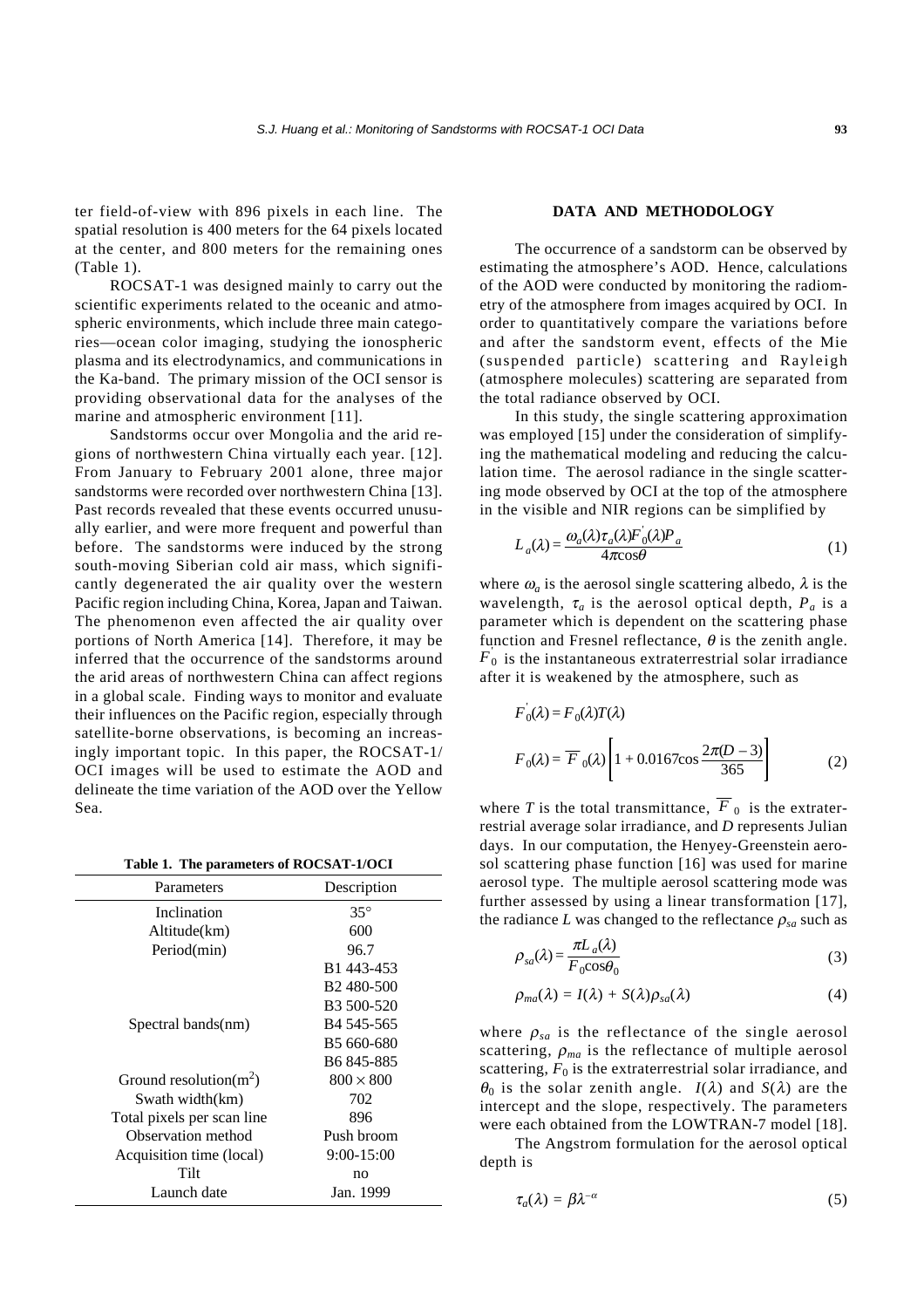where  $\alpha$  is the Angstrom exponent, and is related to the Junge exponent. The Junge exponent describes the slope of the aerosol size distribution, while  $\beta$  is the turbidity coefficient, representing the aerosol concentration.

The aerosol albedo of the single scattering,  $\omega_a(\lambda)$ , was estimated [19, 20] by,

$$
\omega_a(0.55) = (-0.0032AM + 0.972) \exp(3.06
$$
  
× 10<sup>-4</sup>*RH*) (6)

$$
\omega_a(\lambda) = \omega_a(0.55) \exp[-0.095[\ln(\lambda/0.4)]^2 + 0.0096342]
$$
 (7)

where *RH* is the relative humidity of the atmosphere obtained from the Comprehensive Ocean-Atmosphere Data Set (COADS) of the National Center for Atmospheric Research (NCAR). *AM* is the air mass character. Generally speaking, *AM* can be used as an indicator for quantifying the aerosol type over the ocean producing a scale from 1 to 10, where 1 stands for the open ocean (clear air quality), and 10 for coastal areas (rather poor air quality). The *AM* character is strongly influenced by natural or industrial aerosols originating from neighboring continents [21].

In determining the *AM* values during the time of acquisition, this study employed the Lowtran-7 model to simulate the total radiance observation by the six channels of OCI under different observation and atmospheric conditions. The observation geometry and time of observation, sea surface albedo, and different air mass characters, were compiled into a database. The channels at 670nm and 865nm were then used to aid the assessment of the aerosol scattering effect and the air mass character parameter in the Lowtran model. The total radiance observed by the ROCSAT sensor was then compared with the database. The sea surface albedo and AM values that matched with the database were chosen as the observation conditions during the satellite flyby (Fig. 1). After the parameters were determined, the AOD of the aerosols could be computed.

#### **RESULTS**

Generally, the Asian sandstorms that originated from northwestern China and Mongolia moved southeastwardly with the winter-spring circulations, which significantly deteriorated the air quality over the Eastern Asian area. Parts of North America were also affected where some of the particles were carried along in the easterly stream. In this study, a 1° latitude  $\times$  1° longitude area near the Yellow Sea centered at 35.5° N,  $122.0^\circ$  E was selected as the observation area (Fig. 2) to investigate the effects on the AOD values.

Due to the limited operational time and rather unique special orbit, OCI is unable to maintain a high revisit rate. In addition, sun-glint and cloudy pixels must be excluded in advance. Therefore, gathering a set of high temporal resolution images of the OCI was not easy. Eventually, a collection of nine qualified OCI images was selected and processed by our atmospheric correction and AOD retrieval algorithm. Before processing, we also performed a cloud-masking procedure for any cloud-contaminated pixels.

As discussed previously, the satellite observed radiance is contributed both by scattering from atmospheric molecules or aerosols and reflectance from the earth's surface. The radiance component of the atmospheric molecules should be removed from the observed radiance in order to reveal the actual radiance component contributed by the sandstorm particles. After the Rayleigh scattering was eliminated, the sandstorm effect could be qualitatively demonstrated (Fig. 2). The pseudo-color images were composed by the OCI chan-



Fig. 1. The flow chart of air mass character (*AM*) and sea surface albedo (ρ*s*) determination.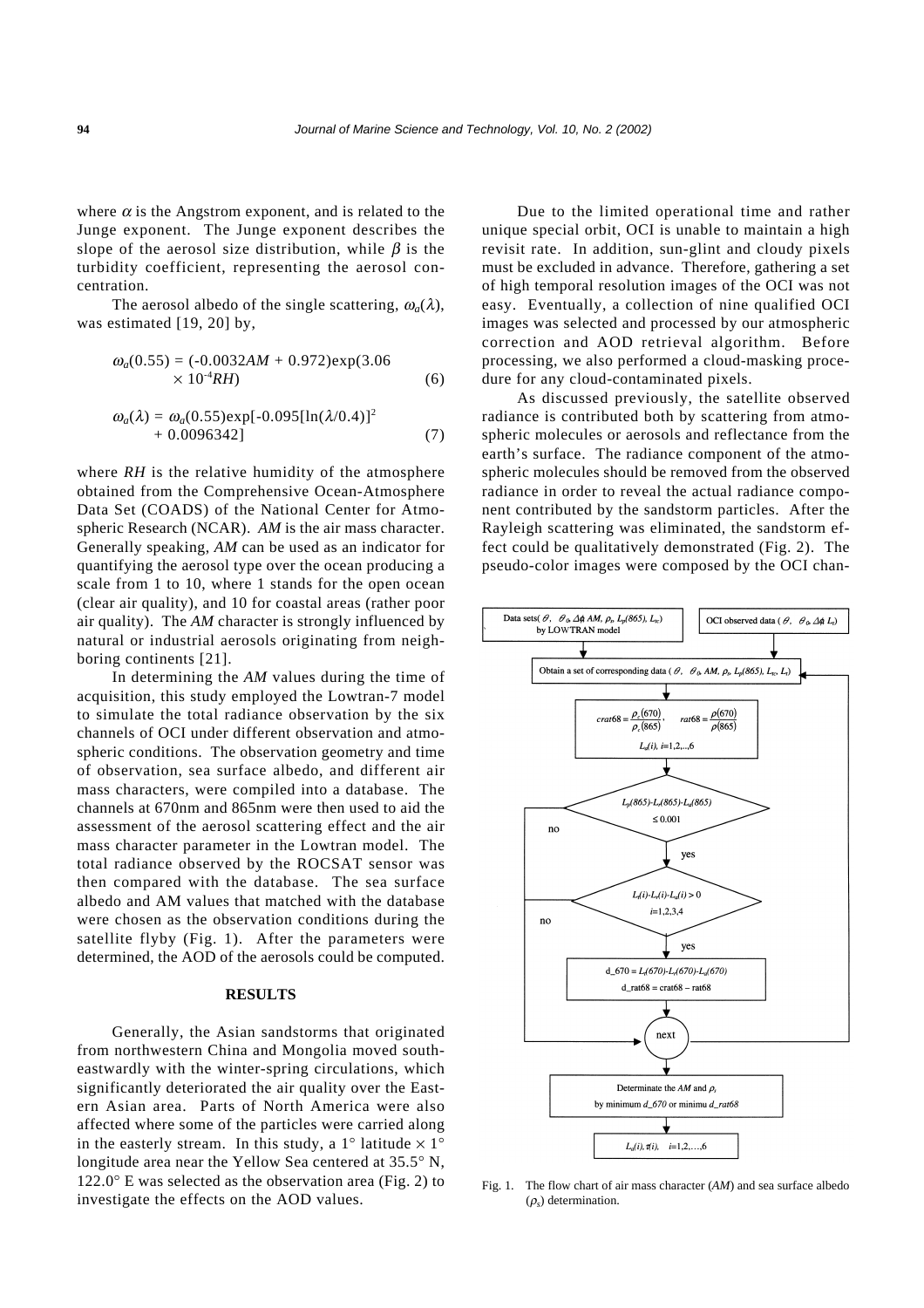nels at 443nm (B), 555nm(G) and 670nm(R). For better visualization, the cloudy pixels were not masked in the pair. The images cover the Shan-Tung Peninsula of eastern Mainland China and the East China Sea. Fig. 2 (a) shows a clear image acquired before a major sandstorm was recorded on January 31, 2001. Both the textures of the land topography and the borders of the land/sea border can be clearly identified. Meanwhile, the image also shows a darker tone, revealing that the air was clearer because the scattering effect was small over the land and sea area. Contrary to the former image, Fig 2(b) acquired two days later after the sandstorm event, indicates a brighter tone in the image, revealing a much stronger scattering effect in the aerosol component. From these Rayleigh corrected images; the effects of the particles from the sandstorms on the atmosphere can be clearly demonstrated. Meanwhile, we further investigated spatial variation of the radiance along a latitudinal line. In this study, a strip along the 37° N latitude was analyzed. In order to illustrate clearly the radiance variance with the longitude, the mean radiance was obtained from a succession of  $0.1^{\circ} \times 0.1^{\circ}$  windows along the 37° N latitude between longitude 110° E to 135° E. Fig. 3 shows the result from the 555nm channel. Each dot in the figure represents the mean radiance of a  $0.1^{\circ} \times 0.1^{\circ}$  area. As mentioned earlier, the radiance rose significantly after the sandstorm event, either over the land or sea area where clouds were not detected. Although the cloudy pixels were not excluded in this step, the radiance variation could still be seen. The comparison shows that the Mie scattering radiance greatly increased after the sandstorm event. Detailed comparison with cloud free pixels revealed that the sea had a low



Fig. 2. The comparison of OCI pseudo-color images acquired on (a) 2001/ 01/29 07:26Z (before sandstorm), and (b) 2001/02/02 06:49Z. The white square area is the observational area of this study, where its center location is (35.5°N, 122.0°E).

radiance count, because the land surface reflectance was greater than that on the sea surface, around 110° E to 122.4° E (Mainland China) and 126.3° E to 129.4° E (Korea). By comparing the radiance before and after the sandstorm event, it could be more clearly distinguished from the ocean area.

Finally, we analyzed the temporal variations of the effects produced by the sandstorm particles of the observational area, as shown in Fig. 2. The AOD values retrieved from the OCI observation from the end of January to the middle of February of 2001 are shown in Fig. 4. In this figure, all cloud-contaminated pixels were masked before comparing the actual AOD values contributed by aerosol particles. The results show a drastic increase in the AOD after January 30, 2001 because a sandstorm occurred in Mongolia on January 31, 2001. The AOD value attained its highest level on February 4 and dropped very slowly afterwards. During our study period, no major forest fire or volcanic eruptions was reported. This reveals clearly that the sand-



Fig. 3. The comparison of the radiance observed by the OCI excluding the Rayleigh scattering component before (circle line)/after (plus line) at 555 nm along the 37°N latitude. The bright background expresses the land area, while the dark background represents the sea area.



Fig. 4. The variation of the mean AOD over the observational area. Some dates are empty either because the satellite did not perform a flyover or clouds were detected.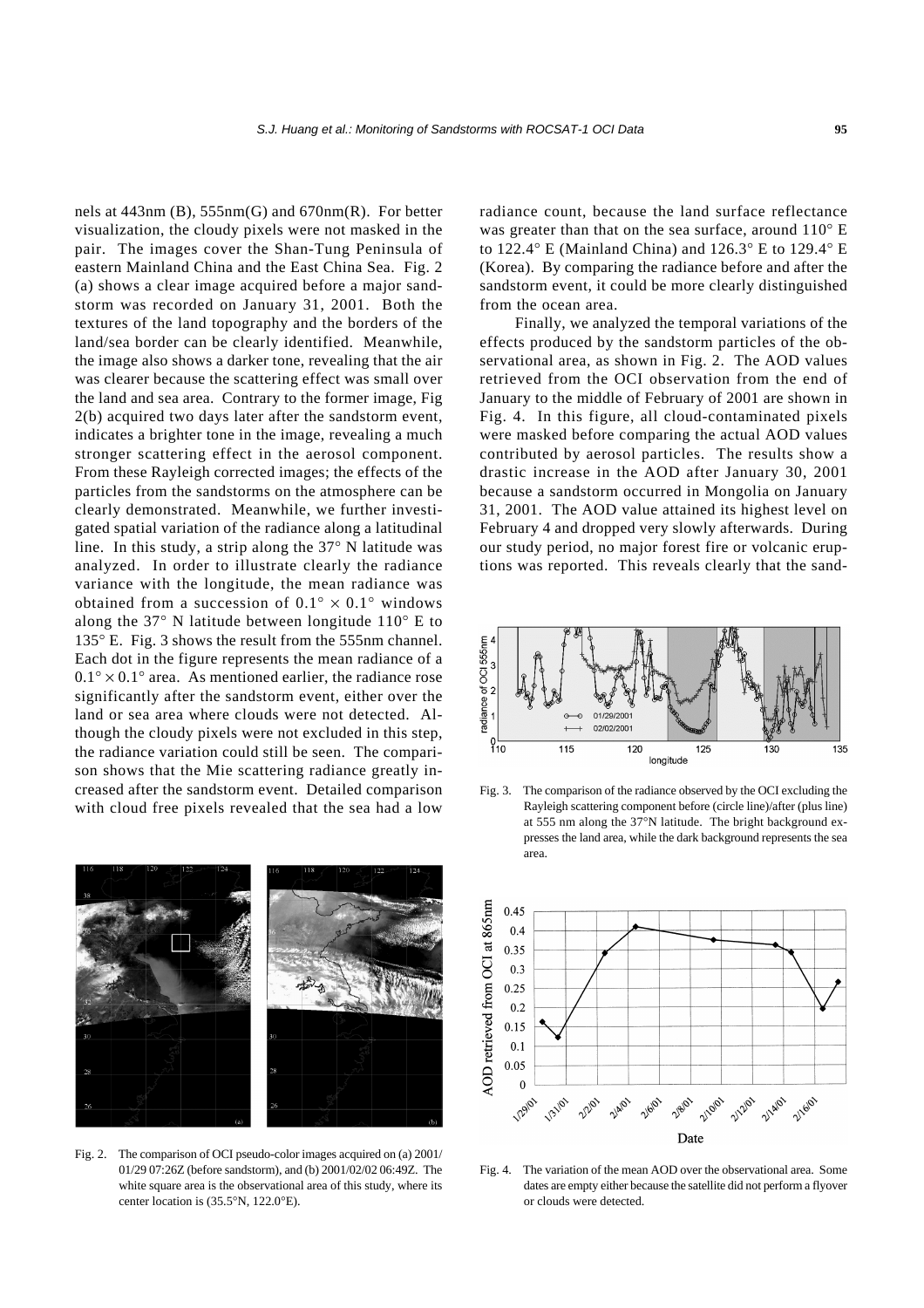storm particles were the main contributor to the AOD changes. In the result, the AOD value rose almost four times higher (from 0.12 up to 0.41). The high AOD indicated high aerosol particle concentration, which were comprised mostly of sand or dust that were thrown into the sky by the strong turbulent winds in Mongolia and then carried out by the Asia winter monsoon.

#### **CONCLUSIONS**

In this study we have proposed a scheme for monitoring Asian sandstorms with the ROCSAT-1/OCI data. The air quality can be distinguished from the pseudocolor OCI images in eastern Asia. The pseudo-color images show a deeper tone under clear sky conditions and brighter tones after the eruption of the sandstorm. The stronger scattering effect is caused by the suspended particles from the sandstorm. It may also be inferred that the sandstorm is easier to be distinguished over the ocean when the Raleigh effect is excluded, because the ocean surface is more uniform and owns a lower reflectance than over the land.

The AOD values at the Yellow Sea produced a range from 0.12 to 0.41 during our study period. They rose almost four times higher while the sandstorm occurred. The high AOD values exhibit the high aerosol particles concentration suspended in the air. Therefore, the OCI data can be used to delineate the region under influence and also measure the extent of the Asian sandstorm. The developed AOD algorithm in this study can only be applied over a cloud free ocean. A suitable algorithm to retrieve the AOD over the land will be developed in the near feature.

#### **ACKNOWLEDGEMENTS**

This research was supported by the National Science Council of Taiwan under grants NSC-88-NSPO-A-OCI-019-01-02 and NSC-89-NSPO-A-OCI-019-01- 02. The authors also want to thank the Science Data Distribution Center of the Ocean Color Imager (OCI-SDDC) for their assistance in providing the OCI data used. In addition, we would like to extend out special thanks to Mr. Charlie Liang for his careful proofreading in improving the English writing.

#### **REFERENCES**

- 1. Liou, K. N., "*An introduction to atmospheric radiation*", Academic Press, New York, pp. 234-292 (1980).
- 2. Durkee, P.A., F. Pfeil, E. Frost, and R. Shema, "Global analysis of aerosol particle characteristics", *Atmos. Environ.*, Vol. 25A, pp. 2457-2471 (1991).
- 3. Holben, B. N., E. Vermote, Y. J. Kaufman, D. Tanre,

and V. Kalb, "Aerosol retrieval over land from AVHRR data application for atmospheric correction," *IEEE Transactions on Geoscience and Remote Sensing*, Vol. 30, No. 2, pp. 212-222 (1992).

- 4. Liu, C.H., A. J. Chen, and G. R. Liu, "An image-based retrieval algorithm of aerosol characteristics and surface reflectance for satellite images", *Int. J. Remote Sens.*, Vol. 17, No. 3477-3500 (1996).
- 5. Rao, C.R.N., L.L. Stowe, and E.P. McClain, "Remote sensing of aerosols over the oceans using AVHRR data Theory, practice and applications". *Int. J. Remote Sensing*, Vol. 10, No. 4, pp. 743-749 (1989).
- 6. Ignatov, A. M., L.L. Stowe, S. M. Sakerin, and G.K. Korotaev, "Validation of the NOAA/NESDIS satellite aerosol product over the North Atlantic in 1989". *J. Geophy. Res.* Vol. 100, No. D3, pp. 5123-5132 (1995).
- 7. King, D. M., Y. J. Kaufman, D., Tanre, and T. Nakajima, "Remote Sensing of Tropospheric Aerosols from Space: Past, Present, and Future," *Bull. Amer. Meteorol. Soc.*, Vol. 80, pp. 2229-2259 (1999).
- 8. Fukushima, H. and M. Toratani, "Asian dust aerosol: optical effect on satellite ocean color signal and a scheme of its correction", *J. Geophy. Res.*, Vol. 102, No. D14, pp. 17119-17130 (1997).
- 9. Wang, M.H., S. Bailey, and C. R. McClain, "SeaWiFS provides unique global aerosol optical property data". *EOS, Trans. AGU*, 81, pp. 197-202 (2000).
- 10. Huang, S.J. and G.R. Liu, "Derivation of aerosol optical thickness over the East Asian oceans with ROCSAT-1 OCI imagery", *ACRS2000 proceedings of the 21th Asian conference on remote sensing*, Taipei ROC, 2,777-781 (2000).
- 11. Yang, B. T., "The first ocean remote sensing payload of the ROC: an introduction", in *COSPAR Colloquium, Space Remote Sensing of Subtropical Oceans*, Taipei, Taiwan, 13A2-1-13A2-9 (1995).
- 12. Qiu, J. and L. Yang, "Variation characteristics of atmospheric aerosol optical depths and visibility in North China during 1980-1994," *Atmos. Environ.*, Vol. 34, pp. 603-609(2000).
- 13. Xinhua New Agency, "http://www.enviroinfo.org.cn" News release of 2001/01/31 and 2001/02/01, China (2001).
- 14. Visible Earth Browser in NASA, "http://visibleearth. nasa.gov/cgi-bin/ viewrecord?7936" (2001).
- 15. Buglia, J. J., "*Introduction to the Theory of Atmospheric Radiative Transfer*," Chapter 5, NASA reference publication 1156, 59-103 (1986).
- 16. Gordon, H. R. and D. J. Castano, "Coastal Zone Color Scanner atmospheric correction algorithm: multiple scattering effects," *Appl. Opt.*, Vol. 26, No. 2111-2122 (1987).
- 17. Gordon, H.R. and M. Wang, "Retrieval of water-leaving radiance and aerosol optical thickness over the oceans